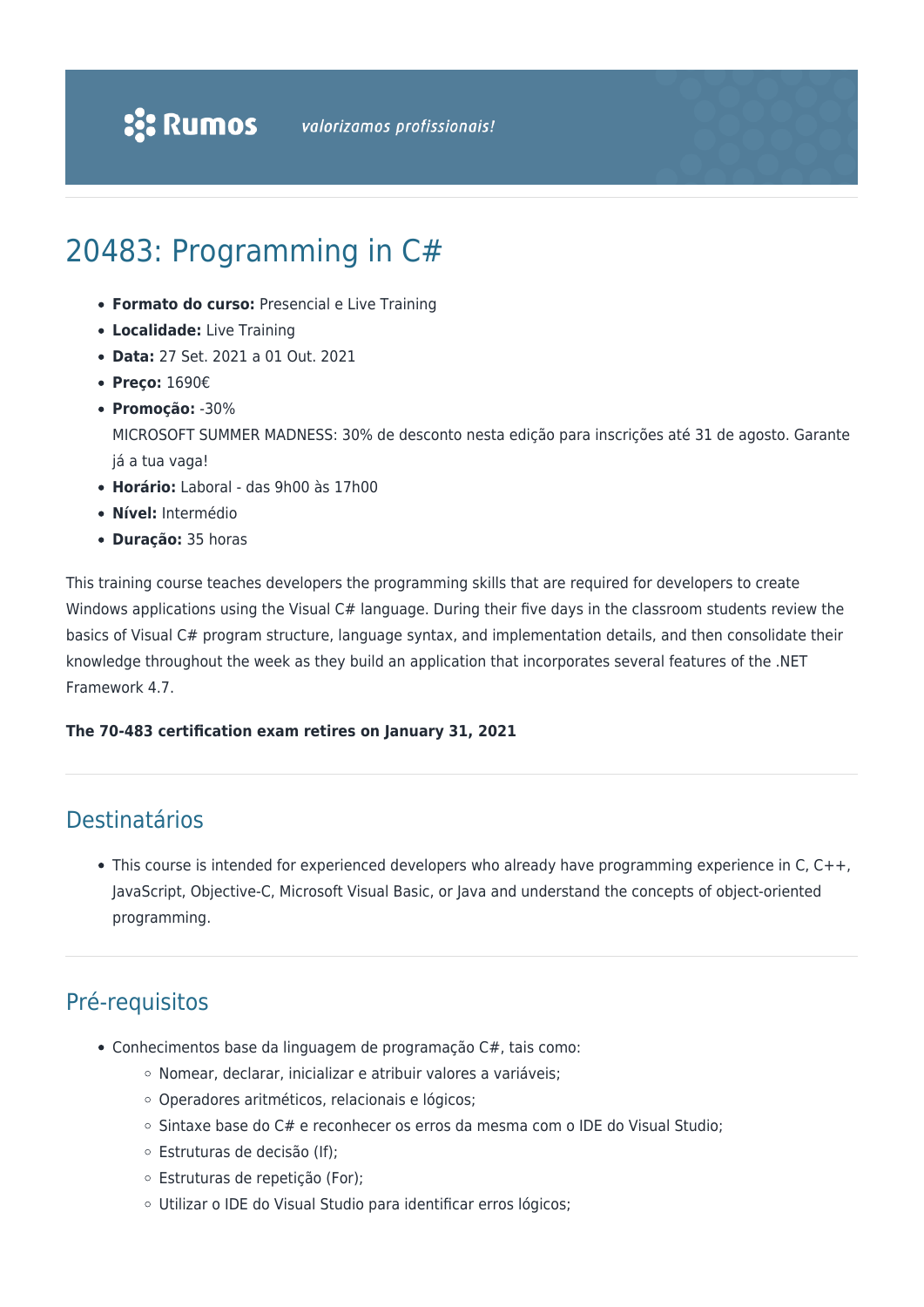- Criar métodos com parâmetros e valores de retorno;
- Criar um interface gráfico simples através da toolbox do Visual Studio;
- Conectar-se a uma base de dados SQL Server e as operações base de CRUD;
- Ordenar dados num ciclo;
- Reconhecer as classes e os métodos utlizados numa aplicação.
- Conhecimentos base em programação orientada a objetos.

# **Objectivos**

After completing this course, students will be able to:

- Describe the core syntax and features of Visual C#.
- Create methods, handle exceptions, and describe the monitoring requirements of large-scale applications.
- Implement the basic structure and essential elements of a typical desktop application.
- Create classes, define and implement interfaces, and create and use generic collections.
- Use inheritance to create a class hierarchy and to extend a .NET Framework class.
- Read and write data by using file input/output and streams, and serialize and deserialize data in different formats.
- Create and use an entity data model for accessing a database and use LINQ to query data.
- Access and query remote data by using the types in the System.Net namespace and WCF Data Services.
- Build a graphical user interface by using XAML.
- Improve the throughput and response time of applications by using tasks and asynchronous operations.
- Integrate unmanaged libraries and dynamic components into a Visual C# application.
- Examine the metadata of types by using reflection, create and use custom attributes, generate code at runtime, and manage assembly versions.
- Encrypt and decrypt data by using symmetric and asymmetric encryption

# Programa

#### **Review of Visual C# Syntax**

The Microsoft .NET Framework version 4.7 provides a comprehensive development platform that you can use to build, deploy, and manage applications and services. By using the .NET Framework, you can create visually compelling applications, enable seamless communication across technology boundaries, and provide support for a wide range of business processes. In this module, you will learn about some of the core features provided by the .NET Framework and Microsoft Visual Studio. You will also learn about some of the core Visual C# constructs that enable you to start developing .NET Framework applications.

#### Lessons

- Overview of Writing Application by Using Visual C#
- Data Types, Operators, and Expressions
- Visual C# Programming Language Constructs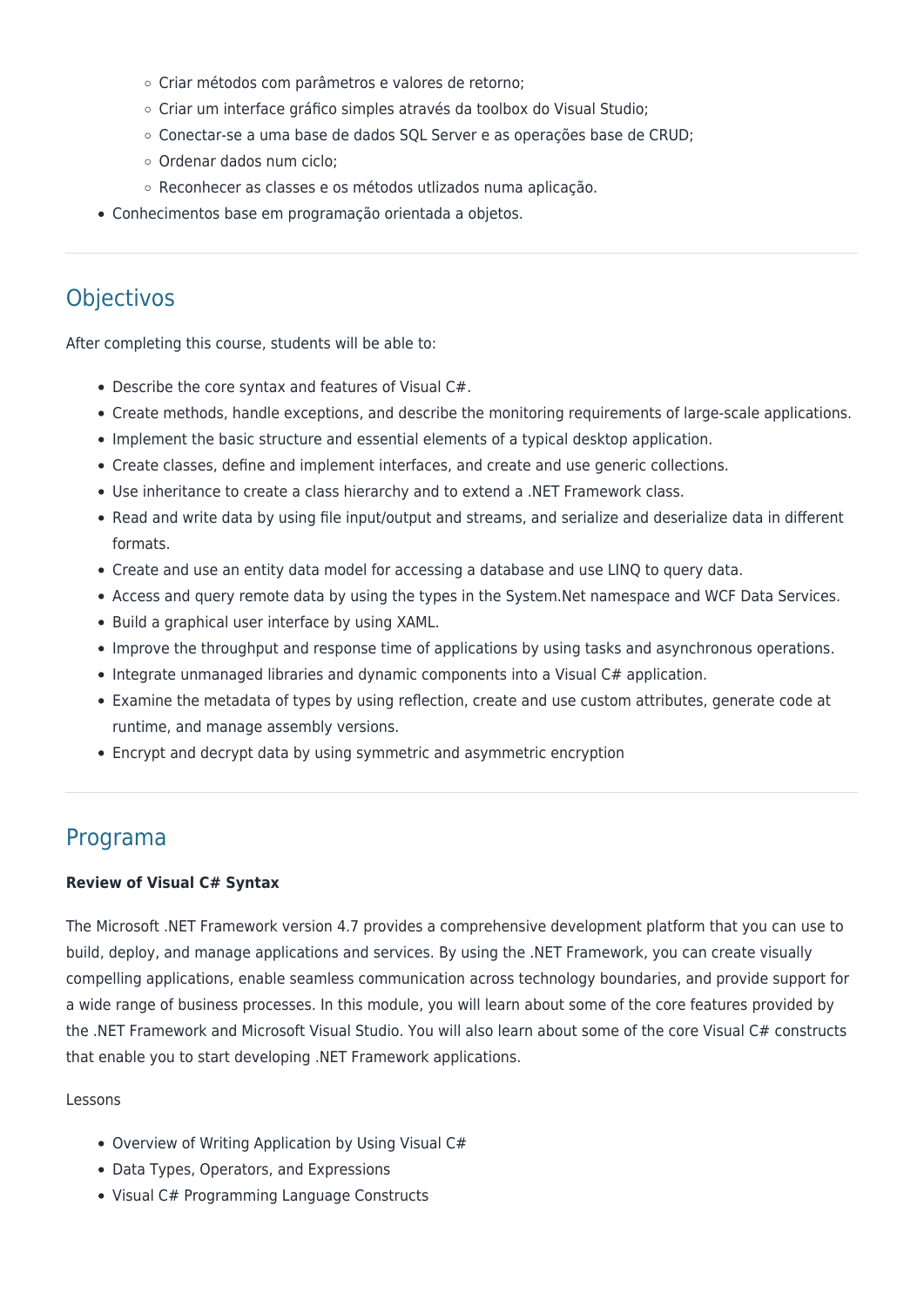Lab : Implementing Edit Functionality for the Students List

- Implementing Insert Functionality for the Students List
- Implementing Delete Functionality for the Students List
- Displaying a Student's Age

After completing this module, students will be able to:

• Describe the architecture of .NET Framework applications and the features that Visual Studio 2017 and Visual C# provide.

- Use basic Visual C# data types, operators, and expressions.
- Use standard Visual C# constructs.

# **Creating Methods, Handling Exceptions, and Monitoring Applications**

Applications often consist of logical units of functionality that perform specific functions, such as providing access to data or triggering some logical processing. Visual C# is an object-orientated language and uses the concept of methods to encapsulate logical units of functionality. A method can be as simple or as complex as you like, and therefore it is important to consider what happens to the state of your application when an exception occurs in a method. In this module, you will learn how to create and use methods and how to handle exceptions. You will also learn how to use logging and tracing to record the details of any exceptions that occur.

#### Lessons

- Creating and Invoking Methods
- Creating Overloaded Methods and Using Optional and Output Parameters
- Handling Exceptions
- Monitoring Applications

Lab : Extending the Class Enrolment Application Functionality

- Refactoring the Enrolment Code
- Validating Student Information
- Saving Changes to the Class List

After completing this module, students will be able to:

- Create and invoke methods.
- Create overloaded methods and use optional parameters.
- Handle exceptions.
- Monitor applications by using logging, tracing, and profiling

# **Basic types and constructs of Visual C#**

To create effective applications by using Windows Presentation Foundation (WPF) or other .NET Framework platforms, you must first learn some basic Visual C# constructs. You need to know how to create simple structures to represent the data items you are working with. You need to know how to organize these structures into collections, so that you can add items, retrieve items, and iterate over your items. Finally, you need to know how to subscribe to events so that you can respond to the actions of your users. In this module, you will learn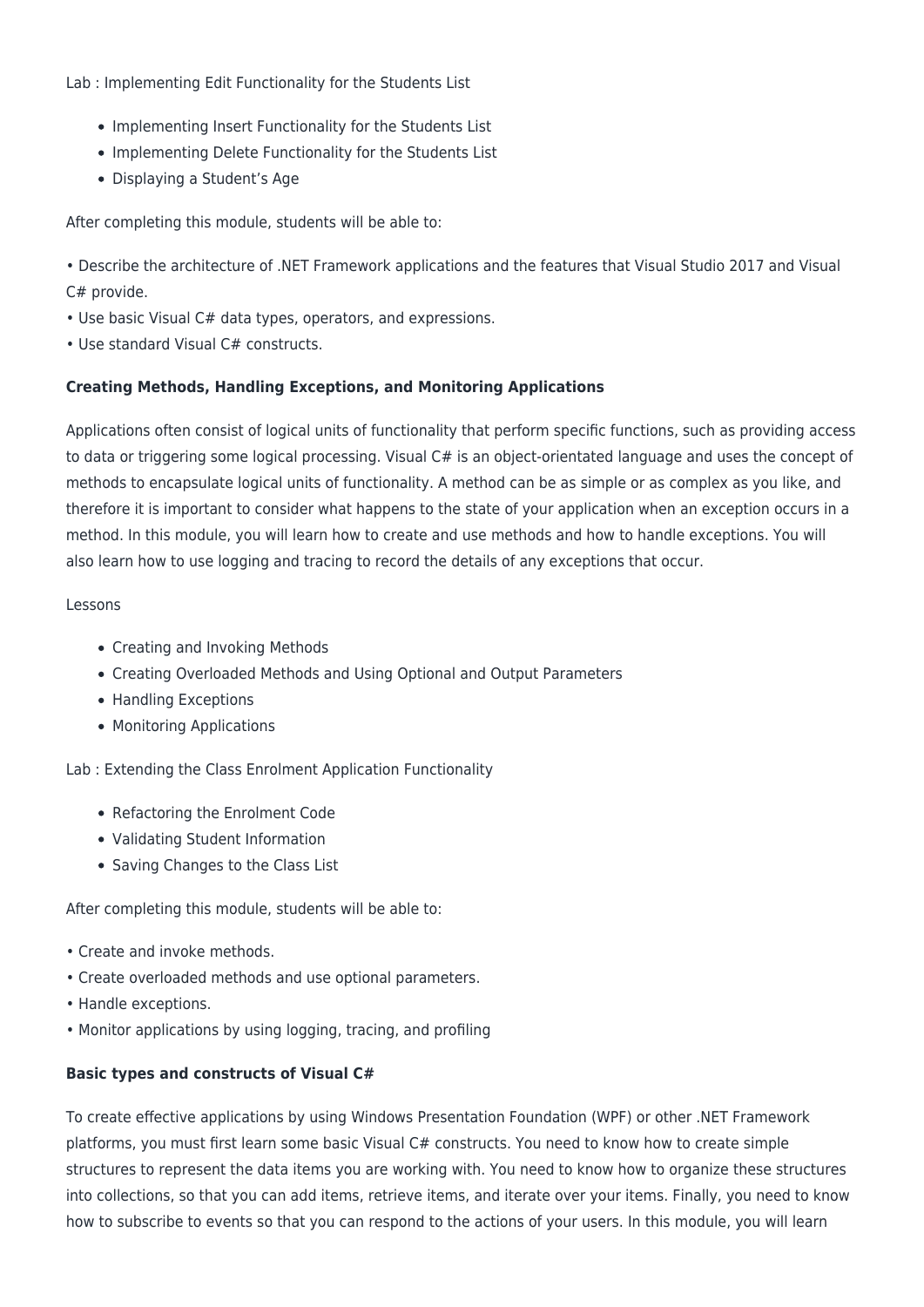how to create and use structs and enums, organize data into collections, and create and subscribe to events.

# Lessons

- Implementing Structs and Enums
- Organizing Data into Collections
- Handling Events

Lab : Writing the Code for the Grades Prototype Application

- Adding Navigation Logic to the Grades Prototype Application
- Creating Data Types to Store User and Grade Information
- Displaying User and Grade Information

After completing this module, students will be able to:

- Create and use structs and enums.
- Use collection classes to organize data.
- Create and subscribe to events.

#### **Creating Classes and Implementing Type-Safe Collections**

In this module, you will learn how to use interfaces and classes to define and create your own custom, reusable types. You will also learn how to create and use enumerable, type-safe collections of any type.

#### Lessons

- Creating Classes
- Defining and Implementing Interfaces
- Implementing Type-Safe Collections

Lab : Adding Data Validation and Type-Safety to the Application

- Implementing the Teacher, Student, and Grade Structs as Classes
- Adding Data Validation to the Grade Class
- Displaying Students in Name Order
- Enabling Teachers to Modify Class and Grade Data

After completing this module, you will be able to:

- Create and instantiate classes.
- Create and instantiate interfaces.
- Use generics to create type-safe collections.

# **Creating a Class Hierarchy by Using Inheritance**

In this module, you will learn how to use inheritance to create class hierarchies and to extend .NET Framework types.

#### Lessons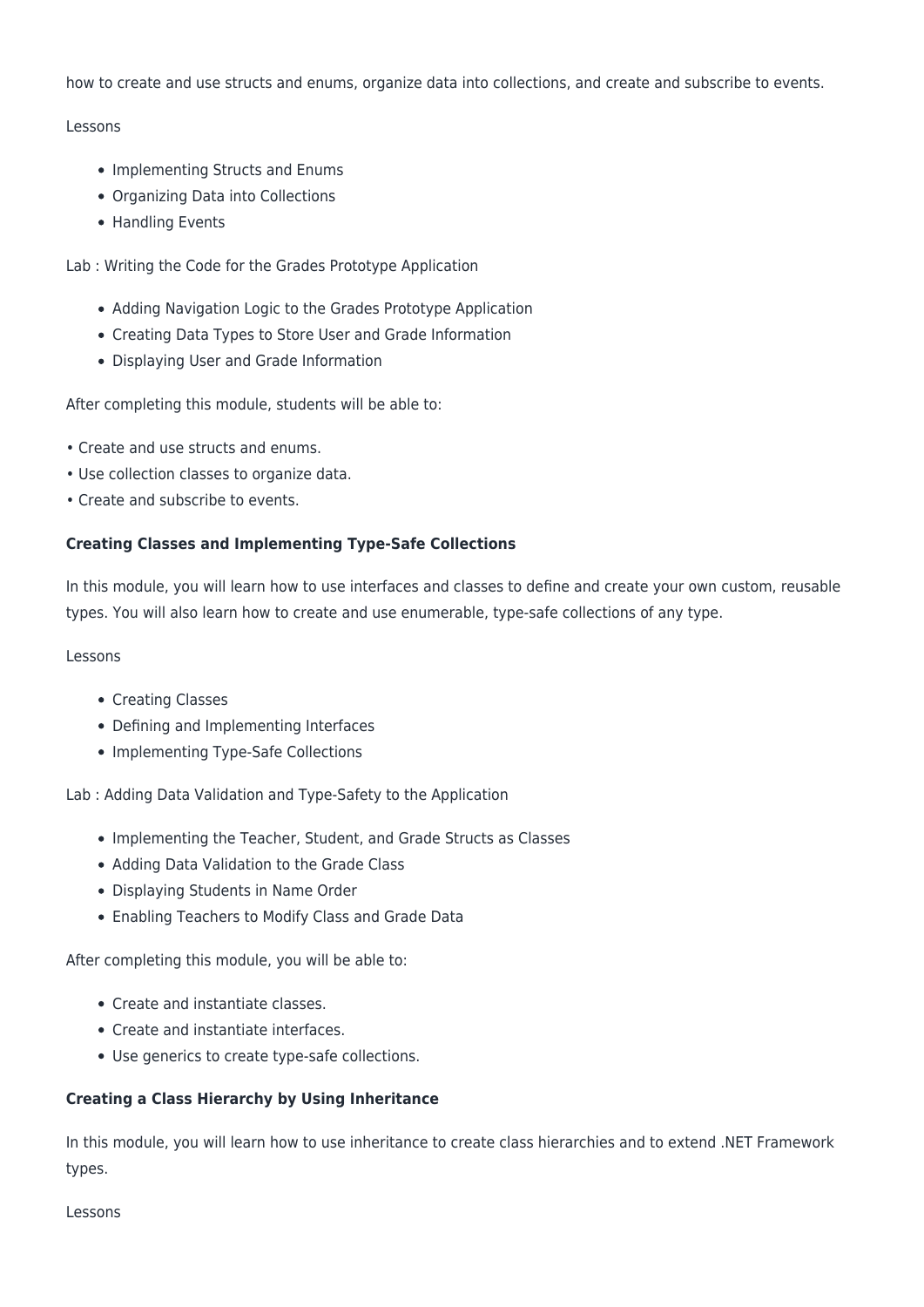- Creating Class Hierarchies
- Extending .NET Framework Classes

Lab : Refactoring Common Functionality into the User Class

- Refactoring Common Functionality into the User Class
- Implementing Password Complexity by Using an Abstract Method
- Creating the ClassFullException Custom Exception

After completing this module, you will be able to:

- Create base classes and derived classes by using inheritance.
- Create classes that inherit from .NET Framework classes.

# **Reading and Writing Local Data**

In this module, you will learn how to read and write data by using transactional file system I/O operations, how to serialize and deserialize data to the file system, and how to read and write data to the file system by using streams.

#### Lessons

- Reading and Writing Files
- Serializing and Deserializing Data
- Performing I/O by Using Streams

Lab : Generating the Grades Report

- Serializing Data for the Grades Report as XML
- Previewing the Grades Report
- Persisting the Serialized Grade Data to a File

After completing this module, you will be able to:

- Read and write data to and from the file system by using file I/O.
- Convert data into a format that can be written to or read from a file or other data source.
- Use streams to send and receive data to or from a file or data source.

#### **Accessing a Database**

In this module, you will learn how to create and use entity data models (EDMs) and how to query many types of data by using Language-Integrated Query (LINQ).

# Lessons

- Creating and Using Entity Data Models
- Querying Data by Using LINQ

Lab : Retrieving and Modifying Grade Data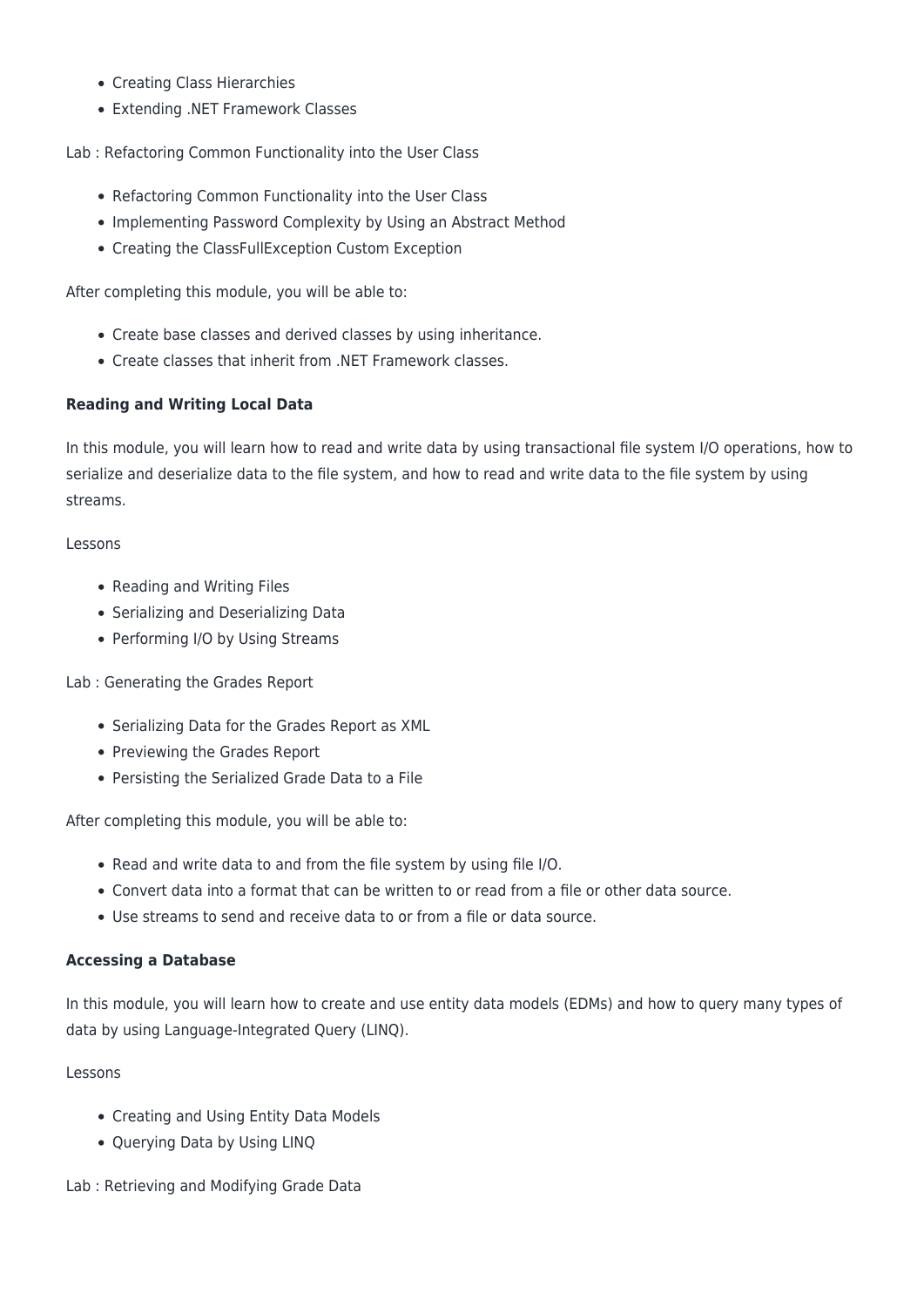- Creating an Entity Data Model from The School of Fine Arts Database
- Updating Student and Grade Data by Using the Entity Framework
- Extending the Entity Data Model to Validate Data

After completing this module, you will be able to:

- Create, use, and customize an EDM.
- Query data by using LINQ.

#### **Accessing Remote Data**

In this module, you will learn how to use the request and response classes in the System.Net namespace to directly manipulate remote data sources. You will also learn how to use Windows Communication Foundation (WCF) Data Services to expose and consume an entity data model (EDM) over the web.

Lessons

- Accessing Data Across the Web
- Accessing Data by Using OData Connected Services

Lab : Retrieving and Modifying Grade Data Remotely

- Creating a WCF Data Service for the SchoolGrades Database
- Integrating the Data Service into the Application
- Retrieving Student Photographs Over the Web (If Time Permits)

After completing this module, you will be able to:

- Send data to and receive data from web services and other remote data sources.
- Access data by using WCF Data Services.

# **Designing the User Interface for a Graphical Application**

In this module, you will learn how to use Extensible Application Markup Language (XAML) and Windows Presentation Foundation (WPF) to create engaging UIs.

#### Lessons

- Using XAML to Design a User Interface
- Binding Controls to Data

Lab : Customizing Student Photographs and Styling the Application

- Customizing the Appearance of Student Photographs
- Styling the Logon View
- Animating the StudentPhoto Control (If Time Permits)

After completing this module, you will be able to:

Use XAML to design a UI.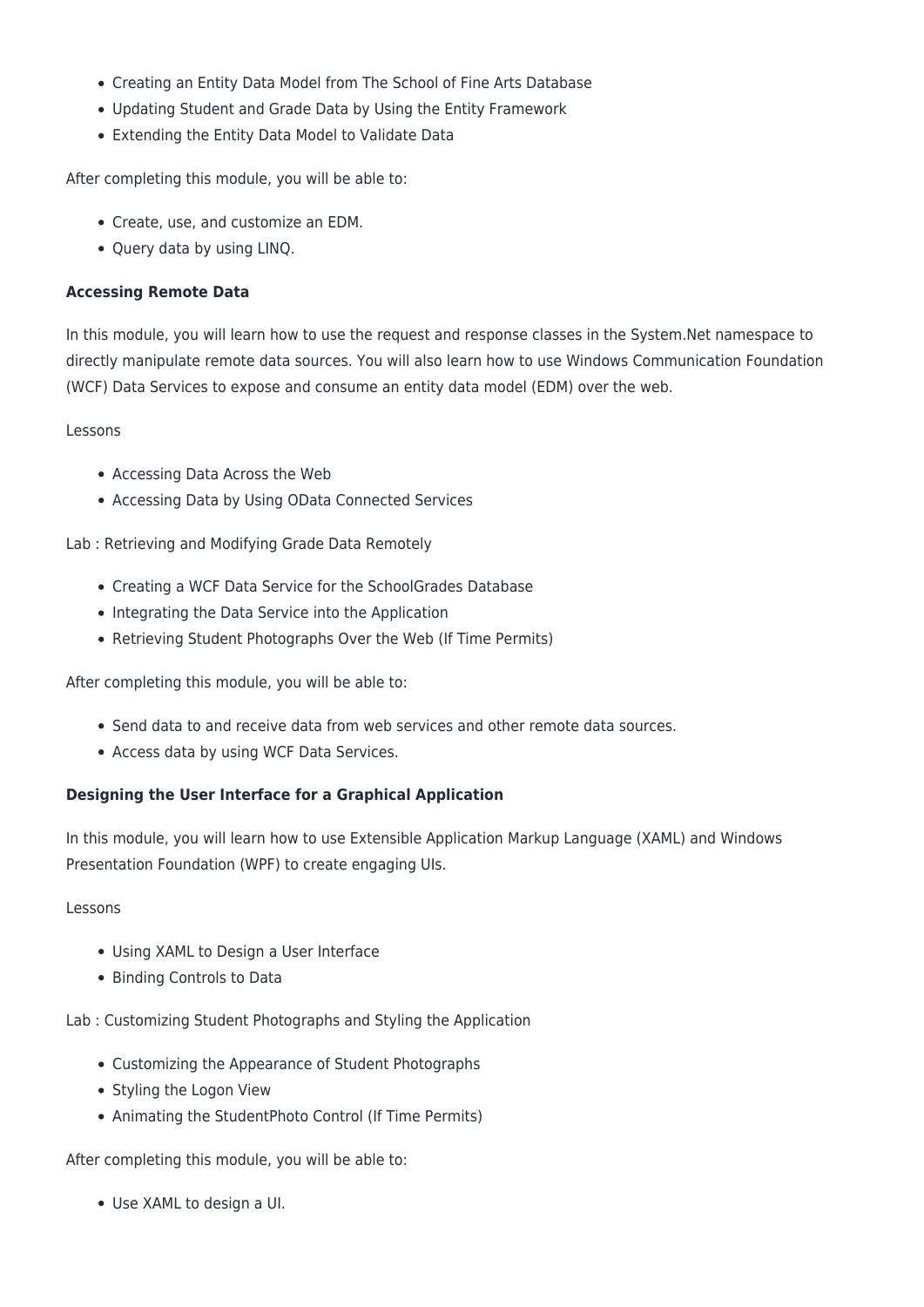- Bind a XAML control to data.
- Apply styles to a XAML UI.

# **Improving Application Performance and Responsiveness**

In this module, you will learn how to improve the performance of your applications by distributing your operations across multiple threads.

Lessons

- Implementing Multitasking
- Performing Operations Asynchronously
- Synchronizing Concurrent Access to Data

Lab : Improving the Responsiveness and Performance of the Application

- Ensuring That the UI Remains Responsive When Retrieving Teacher Data
- Providing Visual Feedback During Long-Running Operations

After completing this module, you will be able to:

- Use the Task Parallel Library to implement multitasking.
- Perform long-running operations without blocking threads.
- Control how multiple threads can access resources concurrently.

### **Integrating with Unmanaged Code**

In this module, you will learn how to interoperate unmanaged code in your applications and how to ensure that your code releases any unmanaged resources.

#### Lessons

- Creating and Using Dynamic Objects
- Managing the Lifetime of Objects and Controlling Unmanaged Resources

# Lab : Upgrading the Grades Report

- Generating the Grades Report by Using Word
- Controlling the Lifetime of Word Objects by Implementing the Dispose Pattern

After completing this module, you will be able to:

- Integrate unmanaged code into a Microsoft Visual C# application by using the Dynamic Language Runtime (DLR).
- Control the lifetime of unmanaged resources and ensure that your application releases resources.

# **Creating Reusable Types and Assemblies**

In this module, you will learn how to consume existing assemblies by using reflection and how to add additional metadata to types and type members by using attributes. You will also learn how to generate code at run time by